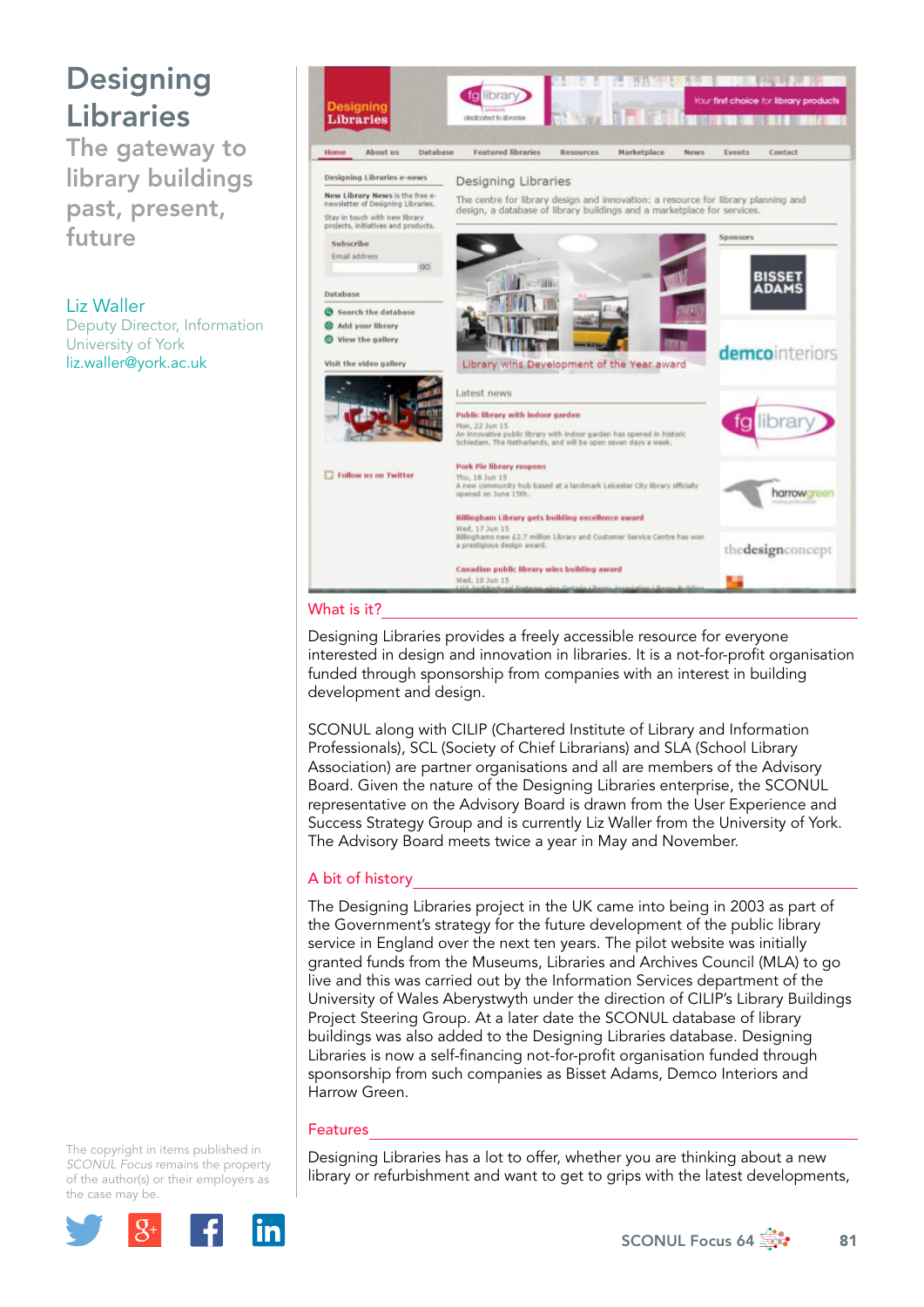# **Designing** Libraries

The gateway to library buildings past, present, future

are looking for suppliers or just want to keep up to speed with library buildings such as the new £11m steel clad building for the Middle East Centre at St Anthony's College, Oxford.

• Designing Libraries Database will give you key facts about a development, the David Wilson Library at the University of Leicester entry can be seen below. Key facts can include such gems as student numbers, m<sub>2</sub>, architect, interior designer and number of study spaces. Many entries also provide photos – inspiration if you are trying to identify libraries to visit.

| Desianina<br><b>Libraries</b>           | Designing spaces<br>to connect communities  |                                                                       |                                                    |
|-----------------------------------------|---------------------------------------------|-----------------------------------------------------------------------|----------------------------------------------------|
| About us<br>Home                        | Database<br><b>Featured libraries</b>       | Marketplace<br>Resources<br><b>News</b>                               | Contact<br>Events                                  |
| Database                                | David Wilson Library                        |                                                                       |                                                    |
| Search the database<br>Add your library |                                             | David Wilson Library, PO Box 248, University Road, Leicester, LE1 9QD |                                                    |
| View the gallery                        | Library building record                     |                                                                       |                                                    |
| <b>Follow us on Twitter</b>             | Originally added: 19th June 2009, 5:06pm    |                                                                       |                                                    |
|                                         | Last revised: 1st February 2012, 4:04pm     |                                                                       |                                                    |
|                                         | Suggest changes to this record              |                                                                       | David Wilson Librar                                |
|                                         | Sector:                                     | Higher Education                                                      | Image 1-5, Photography:<br>Martine Hamilton Knight |
|                                         | <b>Parent institution:</b>                  | University of Leicester                                               |                                                    |
|                                         | Name of member<br>organisation:             | <b>SCONUL</b>                                                         |                                                    |
|                                         | Address:                                    | PO Box 248                                                            |                                                    |
|                                         |                                             | University Road                                                       |                                                    |
|                                         |                                             | Leicester                                                             | Extension atrium                                   |
|                                         | Postal code:                                | <b>LE1 9QD</b>                                                        |                                                    |
|                                         | Library URL:                                | http://www.le.ac.uk/library/                                          |                                                    |
|                                         | Library email:                              | libdesk@le.ac.uk                                                      |                                                    |
|                                         | Country:                                    | England                                                               |                                                    |
|                                         | Category of library:                        | Central/Main library/LRC                                              | Atrium and central street                          |
|                                         | Population served:                          | 23,000                                                                |                                                    |
|                                         | Student numbers:                            | 21,000                                                                |                                                    |
|                                         | Nature of project:                          | Refurbishment, Extension                                              |                                                    |
|                                         | <b>Size of library</b><br>(square metres):  | 15,500                                                                | Study Area                                         |
|                                         | Number of floors:                           | 5                                                                     |                                                    |
|                                         | Year of completion:                         | 2008                                                                  |                                                    |
|                                         | <b>Architect</b> and<br>architect category: | Associated Architects                                                 | Graduate School Reading<br>Room                    |
|                                         | Project consultant:                         | Faithful & Gould                                                      |                                                    |

- Featured libraries and case studies is Designing Libraries' own selection of library design projects from around the world, and individual library case studies from sponsors and advertisers.
- Resources is a directory of web links and sources of information on libraries, library organisations, library buildings, library design, technology and innovation.
- Marketplace is a guide to architects, designers, library furniture suppliers, technology companies and other providers of products and services to libraries.



The copyright in items published in *SCONUL Focus* remains the property of the author(s) or their employers as the case m[ay be.](http://plus.google.com/share?url=http://www.sconul.ac.uk/page/focus-64)



SCONUL Focus 64  $\frac{4}{32}$  82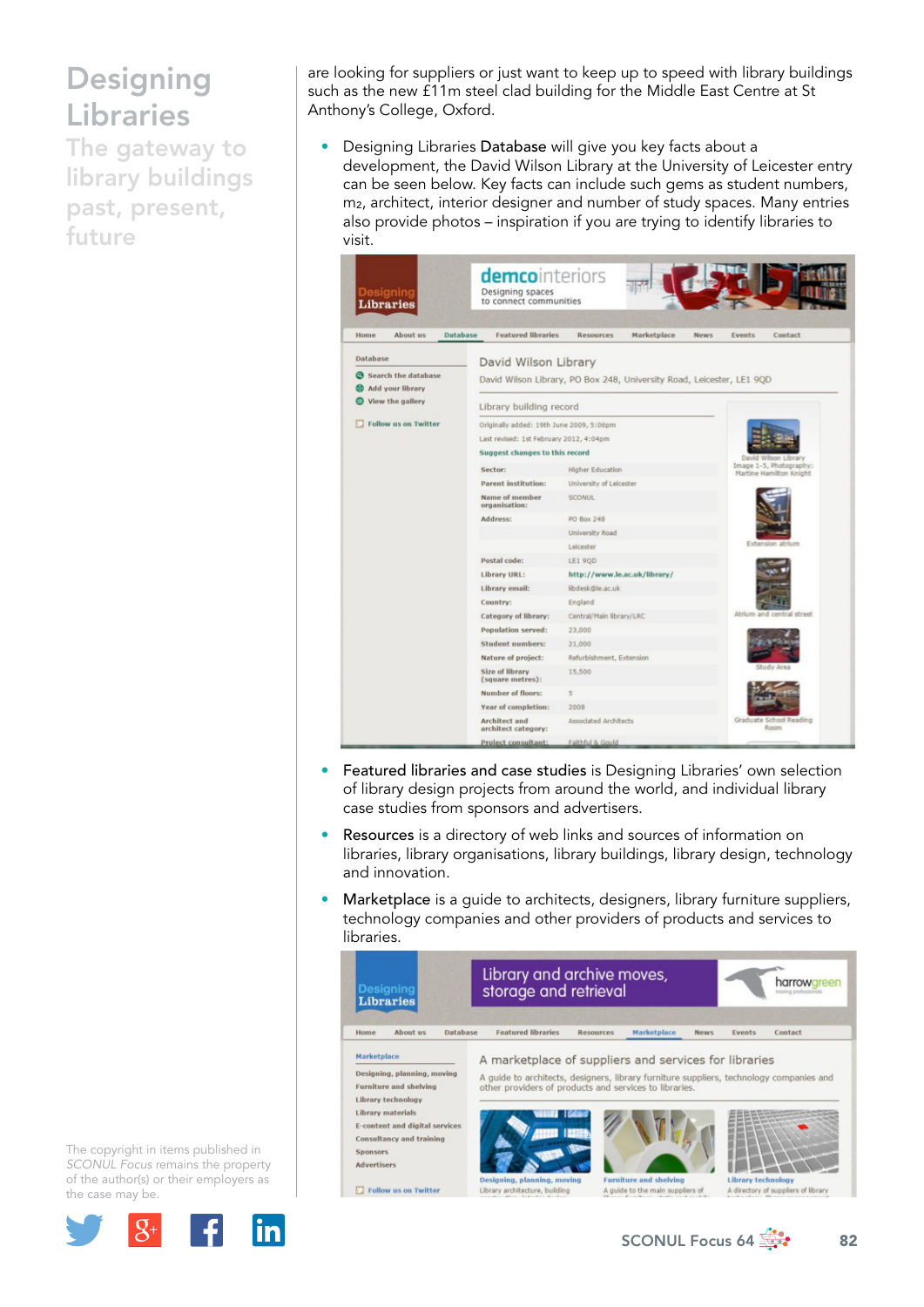## **Designing** Libraries

The gateway to library buildings past, present, future

- News will keep you up to date with new libraries across the world
- Events lists selected events relevant to the sector

## Contributing to Designing Libraries

Designing Libraries is always keen to add new library records to the database, particularly from the academic sector. You can add your project to the site from this link http://www.designinglibraries.org.uk/index.asp?PageID=15 – just look for the Help documents on the right to download the pdf which will tell you what information you will need to gather before you begin to create a new online record.



As you will see from the news feature above, Designing Libraries is also keen to report on new buildings or developments. If you think you can add to the news content you can contact Designing Libraries via the following page [http://www.](http://www.designinglibraries.org.uk/index.asp?PageID=74) [designinglibraries.org.uk/index.asp?PageID=74](http://www.designinglibraries.org.uk/index.asp?PageID=74). Or if you are organising an event relevant to Designing Libraries why not get in touch to have it featured in the Events listing?

### Future plans

Over the past few years the main site has been developed to increase the number of news stories and a wide selection of case studies – along with a more international perspective. Work still in progress is the development of the 'Architects Archive', inviting major architectural practices to submit designs and plans for some of the world's iconic new library buildings and interiors.

Currently the database of library buildings is held on a separate server with its own search mechanism. The plan is to transcribe the database records into 'natural language' records within the main site content, making the entire site searchable by keyword, using Google search. There will also be a new

The copyright in items published in *SCONUL Focus* remains the property of the author(s) or their employers as the case m[ay be.](http://plus.google.com/share?url=http://www.sconul.ac.uk/page/focus-64)